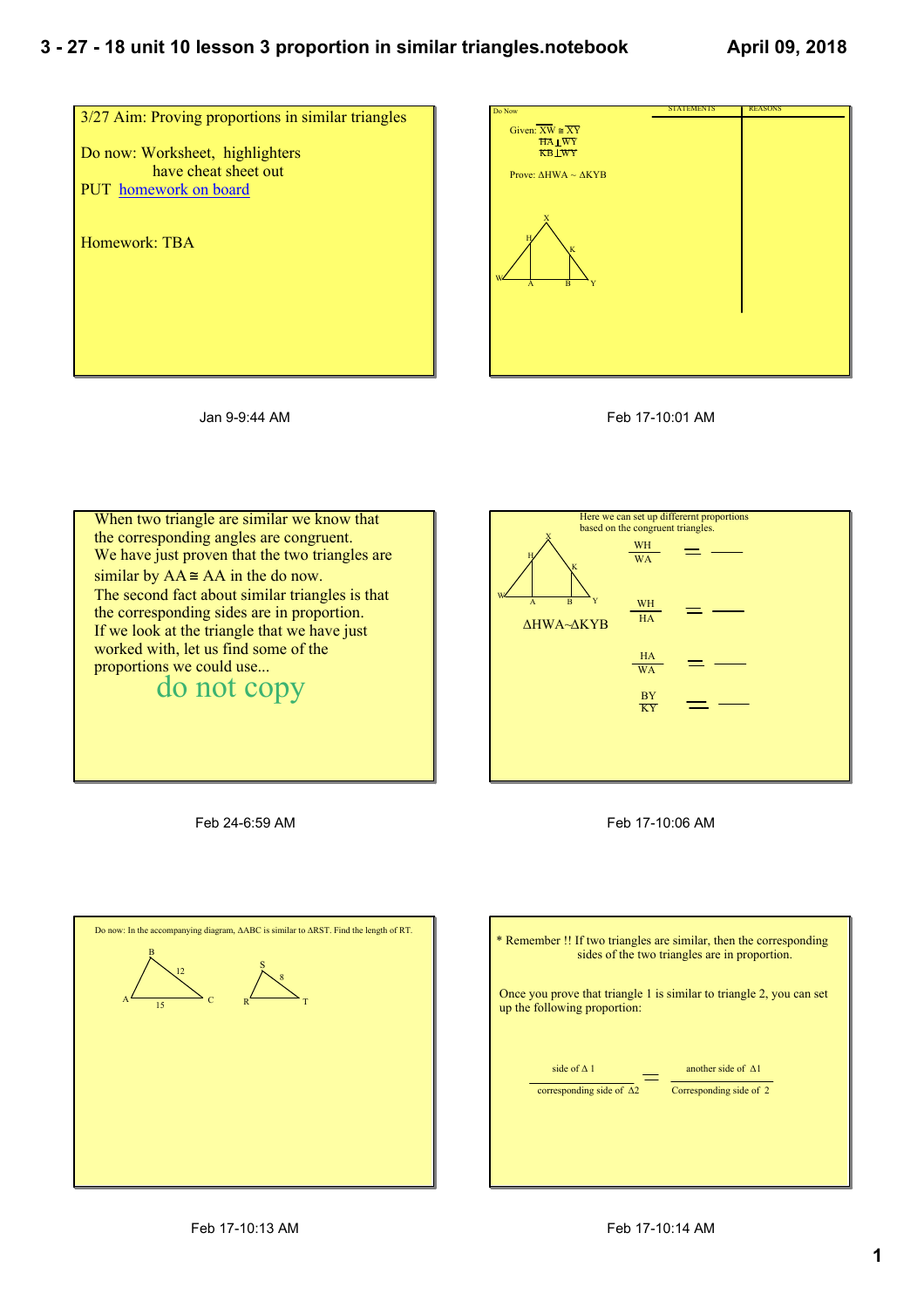

Feb 24-7:11 AM

In order to prove a **proportion** you must prove that the two triangles are similar first AA≅AA.

copy

Feb 24-7:16 AM











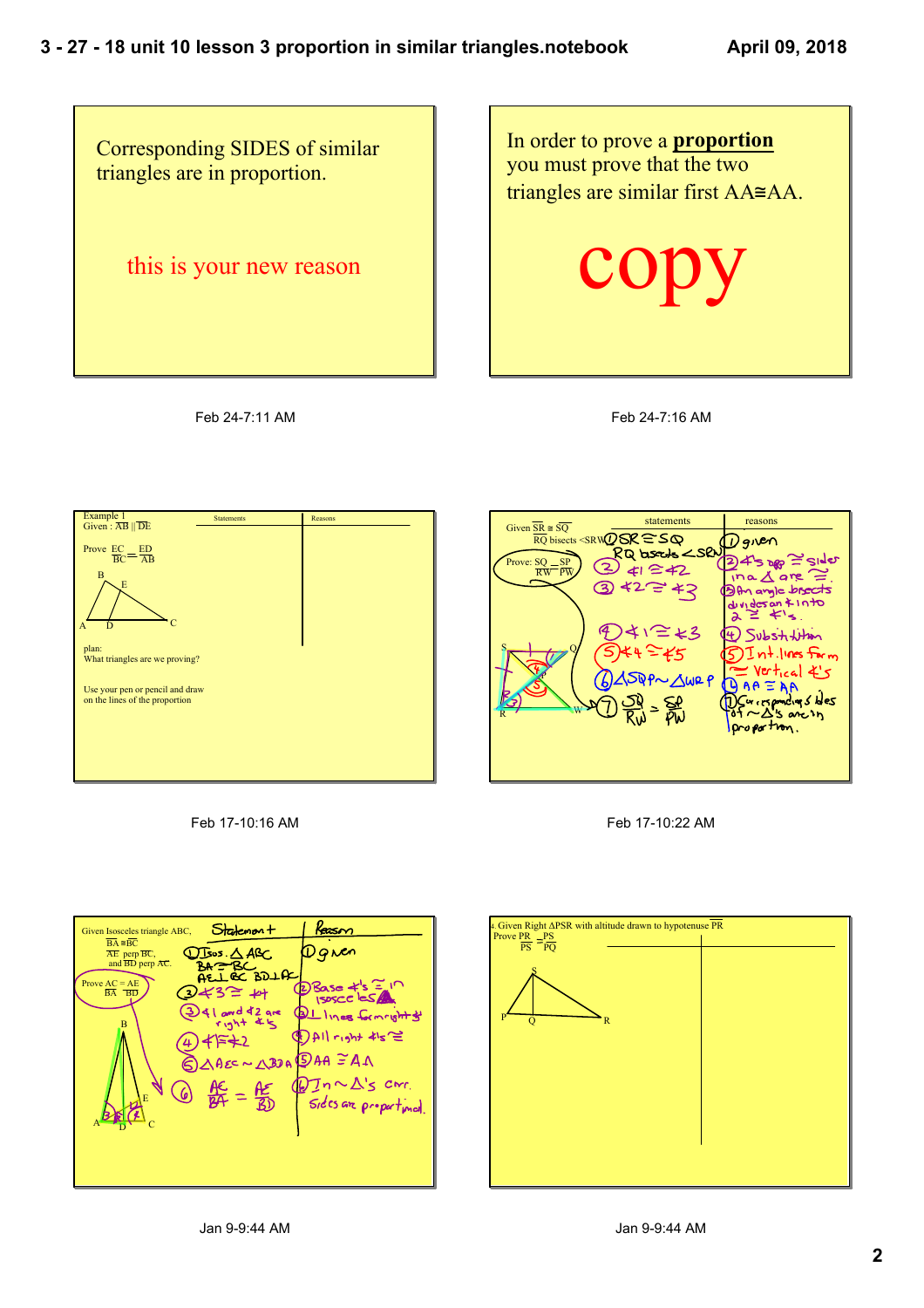

Jan 9-9:44 AM



Jan 9-9:44 AM



Jan 9-9:44 AM



Mar 30-6:37 AM

\*\* To prove that the product of the lengths of two line segments is equal to the products of the lengths of two other line segments: 1. First, prove that two triangles are **similar**.

2. Next, form a **proportion** that includes the lengths of the four line segments, based on corresponding sides of the similar triangles.

3. Then apply the theorem: **In a proportion, the product of the means equals the product of the extremes**

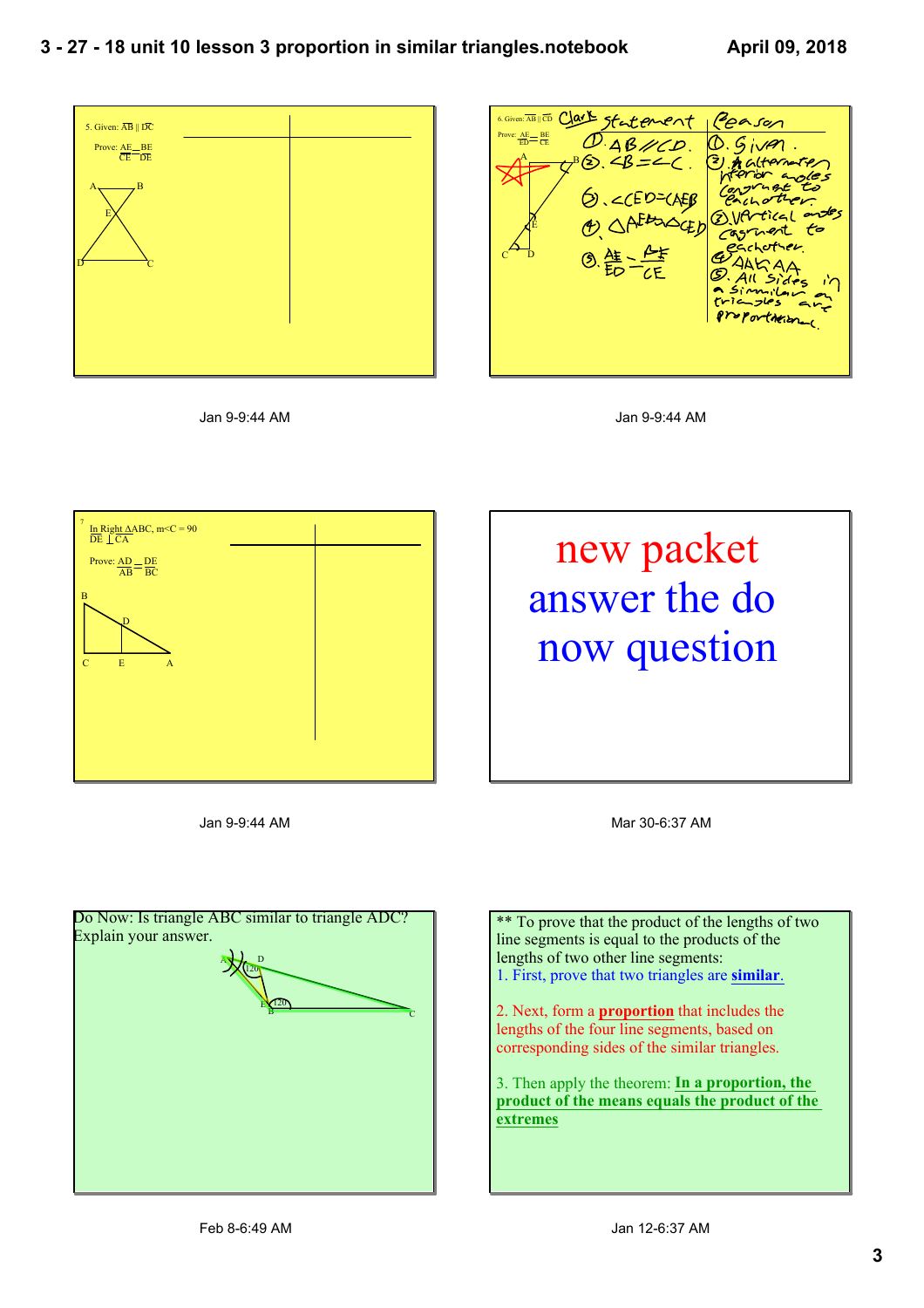



Jan 12-6:46 AM

Jan 12-6:46 AM

 Let's look at example #1 When you want to solve a proportion what do you do?

So when we look at example 1 we need to set up the proportion that reflects our cross multiplication

Jan 12-6:46 AM

Mar 30-6:58 AM



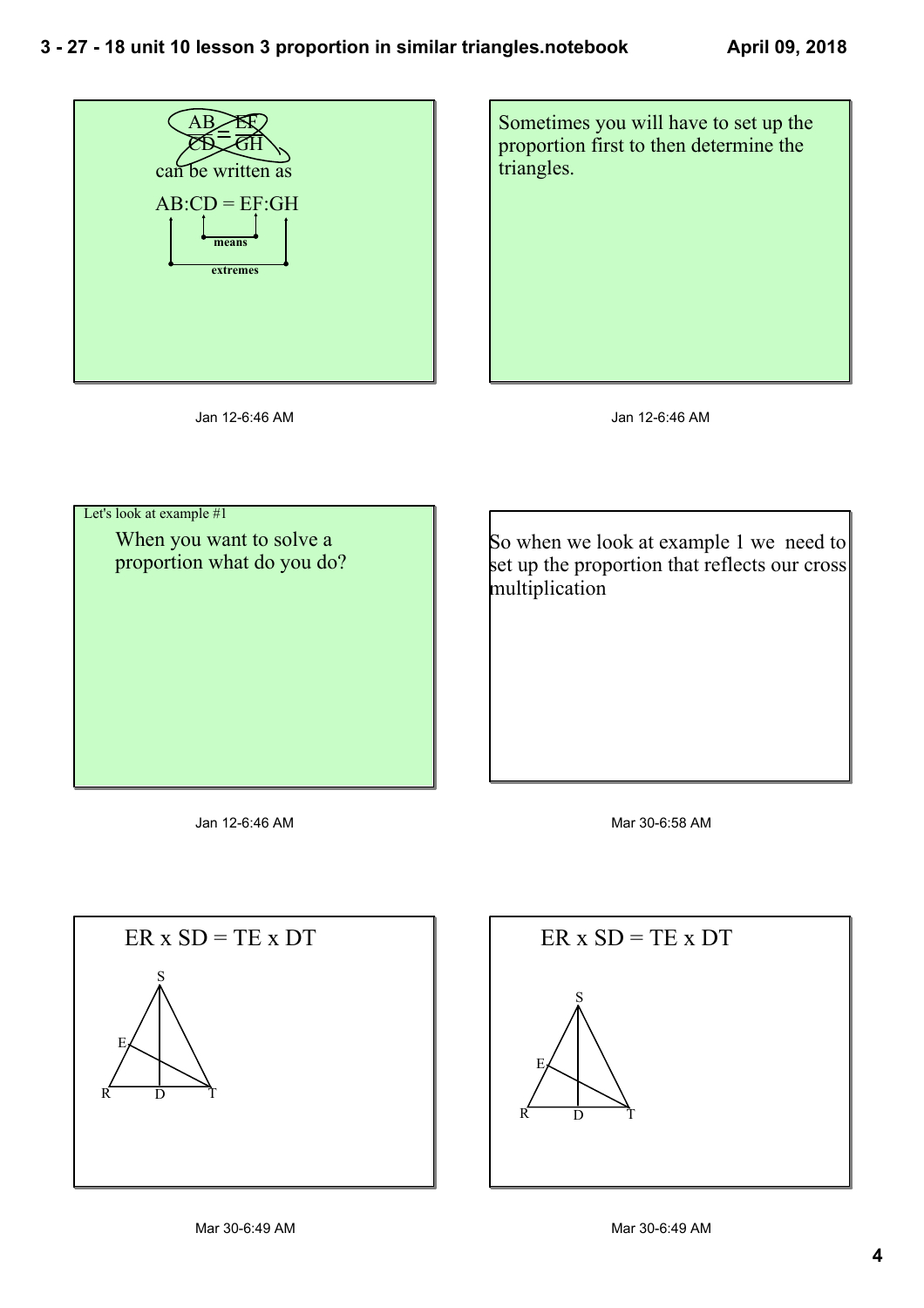







## \*\*\*\*\*NOTE\*\*\*\*\*

The order of the last three lines will always be the same!!!!!!

 $AA \cong AA$  (triangles similar)

Corresponding sides of similar triangles are in proportion. (the proportion)

In a proportion, the product of the means is equal to the product of the extremes. (the product)

Jan 12-6:53 AM



Feb 8-6:59 AM



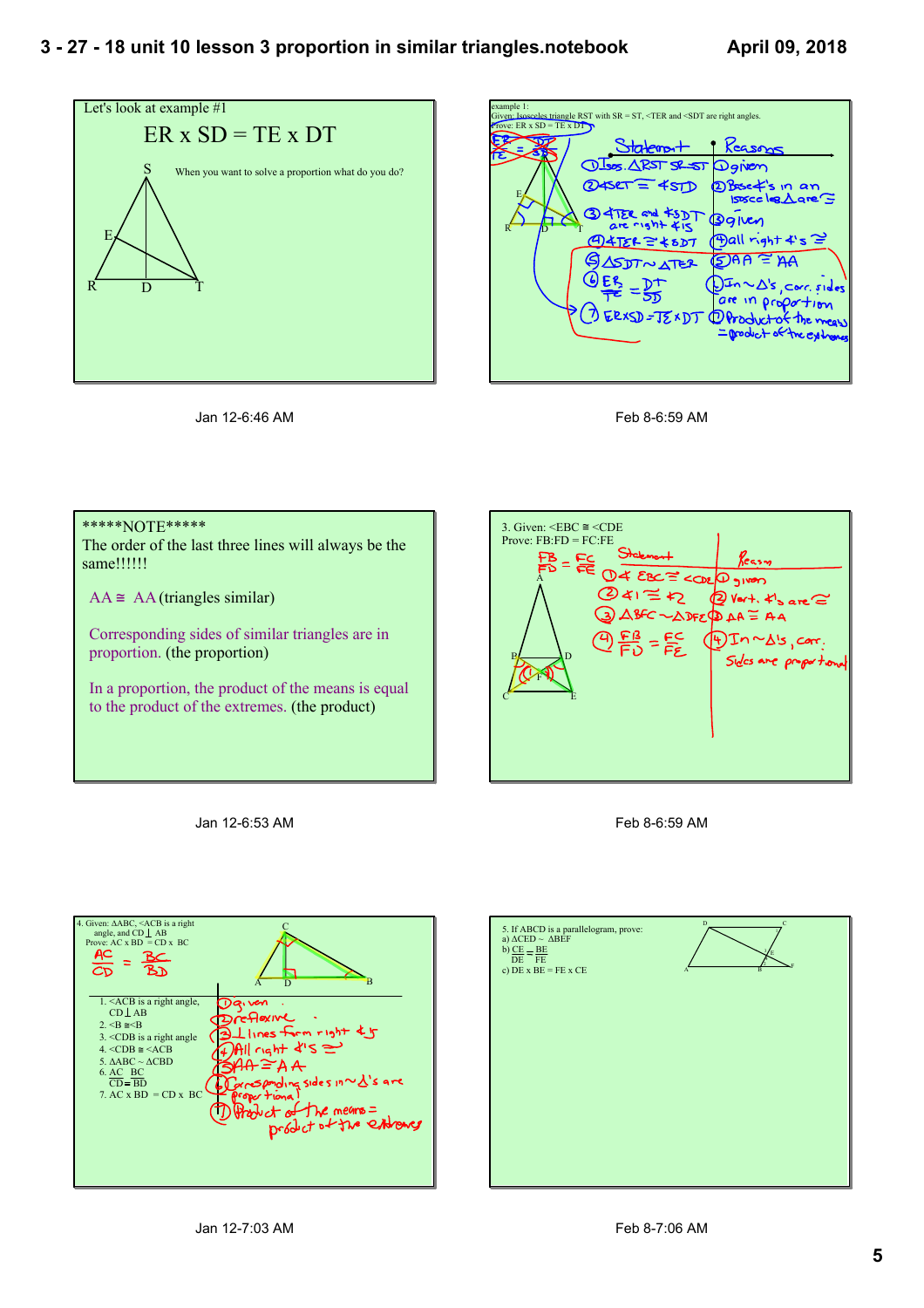## **3 27 18 unit 10 lesson 3 proportion in similar triangles.notebook**











Jan 12-7:24 AM